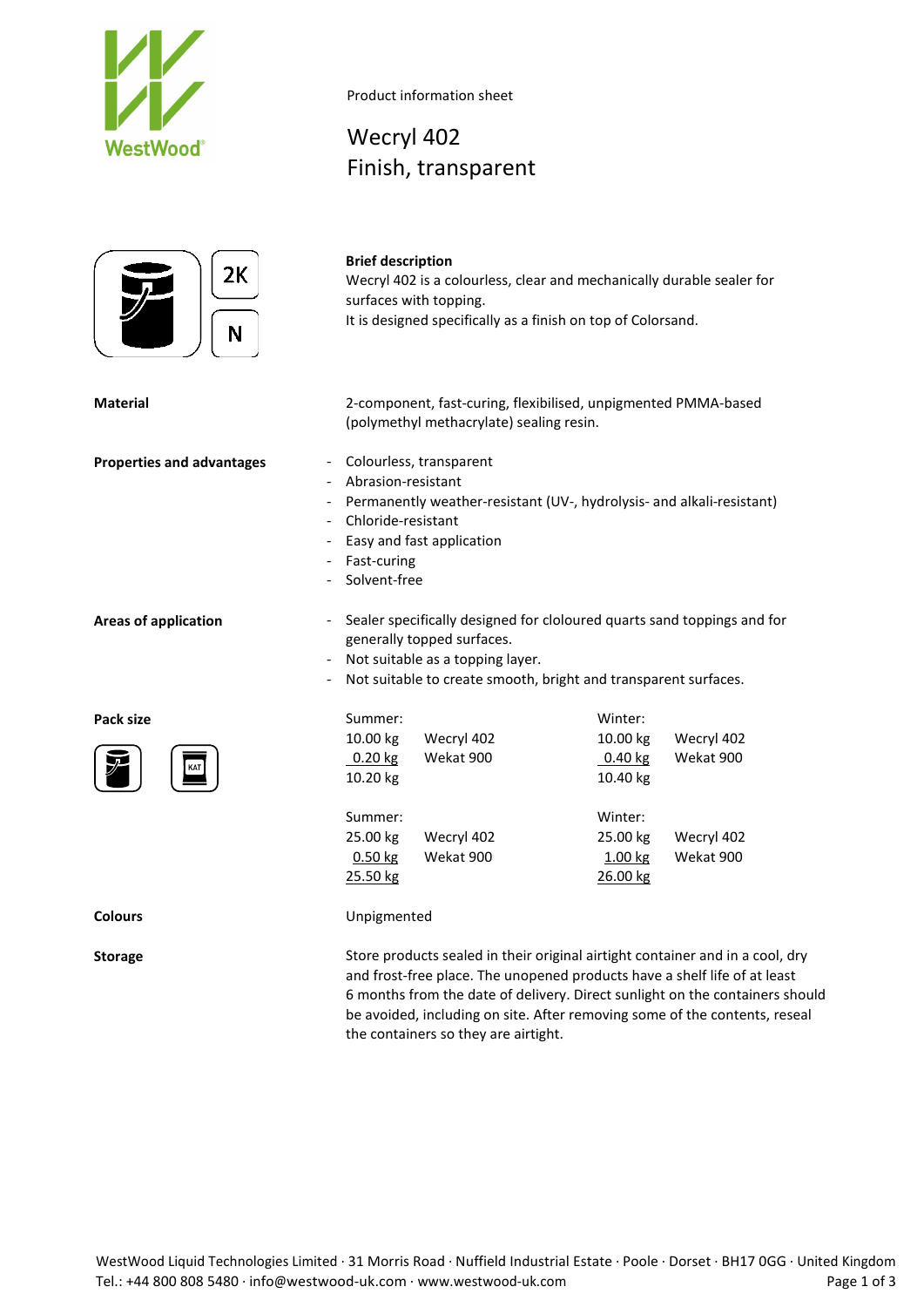

# **Application conditions Temperatures**





## Product information sheet

# Wecryl 402 Finish, transparent

The product can be applied within the following temperature ranges:

| Product    | Temperature range, in °C |                |               |  |  |  |
|------------|--------------------------|----------------|---------------|--|--|--|
|            | Air                      | Substrate*     | Material      |  |  |  |
| Wecryl 402 | $-5$ to $+35$            | $+3$ to $+40*$ | $+3$ to $+30$ |  |  |  |

\* The substrate temperature must be at least 3 °C above the dew point during application and curing.

### **Moisture**

The relative humidity must be ≤ 90%.

The surface to be coated must be dry and ice-free.

The surface must be protected from moisture until the coating has hardened.

## **Reaction times and required amounts of catalyst**

|                    | Wecryl 402<br>(at 20 °C, 2% catalyst) |  |  |  |
|--------------------|---------------------------------------|--|--|--|
|                    |                                       |  |  |  |
| Pot life           | approx. 15 min                        |  |  |  |
| Rainproof          | approx. 45 min                        |  |  |  |
| Can be walked on/  |                                       |  |  |  |
| overcoated         | approx. 1 hours                       |  |  |  |
| <b>Curing time</b> | approx. 3 hours                       |  |  |  |

Higher temperatures or greater proportions of catalyst will reduce reaction times, while lower temperatures and smaller proportions of catalyst will increase reaction times.

The following table indicates the recommended amount of catalyst required to adjust the curing reaction to the temperature.

| Product | Substrate temperature in °C; required amounts of Wekat 900 in % w/w<br>(guide) |    |    |    |    |    |    |    |      |      |    |
|---------|--------------------------------------------------------------------------------|----|----|----|----|----|----|----|------|------|----|
|         |                                                                                |    |    | 10 | 15 | 20 | 25 | 30 |      | 40   | 45 |
| Wecryl  | ۰                                                                              | 4% | 4% | 4% | 2% | 2% | 2% | 2% | 1.5% | 1.5% |    |

| .<br>402                     |                                 |  |
|------------------------------|---------------------------------|--|
| <b>Substrate</b>             | Consumption                     |  |
| smooth                       | 0.60 kg/m <sup>2</sup>          |  |
| Topped surface (depending on |                                 |  |
| particle size of topping)    | $0.60 - 0.80$ kg/m <sup>2</sup> |  |

**Technical data** Density **Density Density Density Density Density Density Density Density Density Density Density Density Density Density Density Density Density Density Density Densit** 

#### **Product application**

**Consumption rates** 





**Application equipment / tools** For mixing the product: Mixing tool with twin-paddle stirrer

WestWood Liquid Technologies Limited · 31 Morris Road · Nuffield Industrial Estate · Poole · Dorset · BH17 0GG · United Kingdom Tel.: +44 800 808 5480 · info@westwood-uk.com · www.westwood-uk.com example are example as a Page 2 of 3